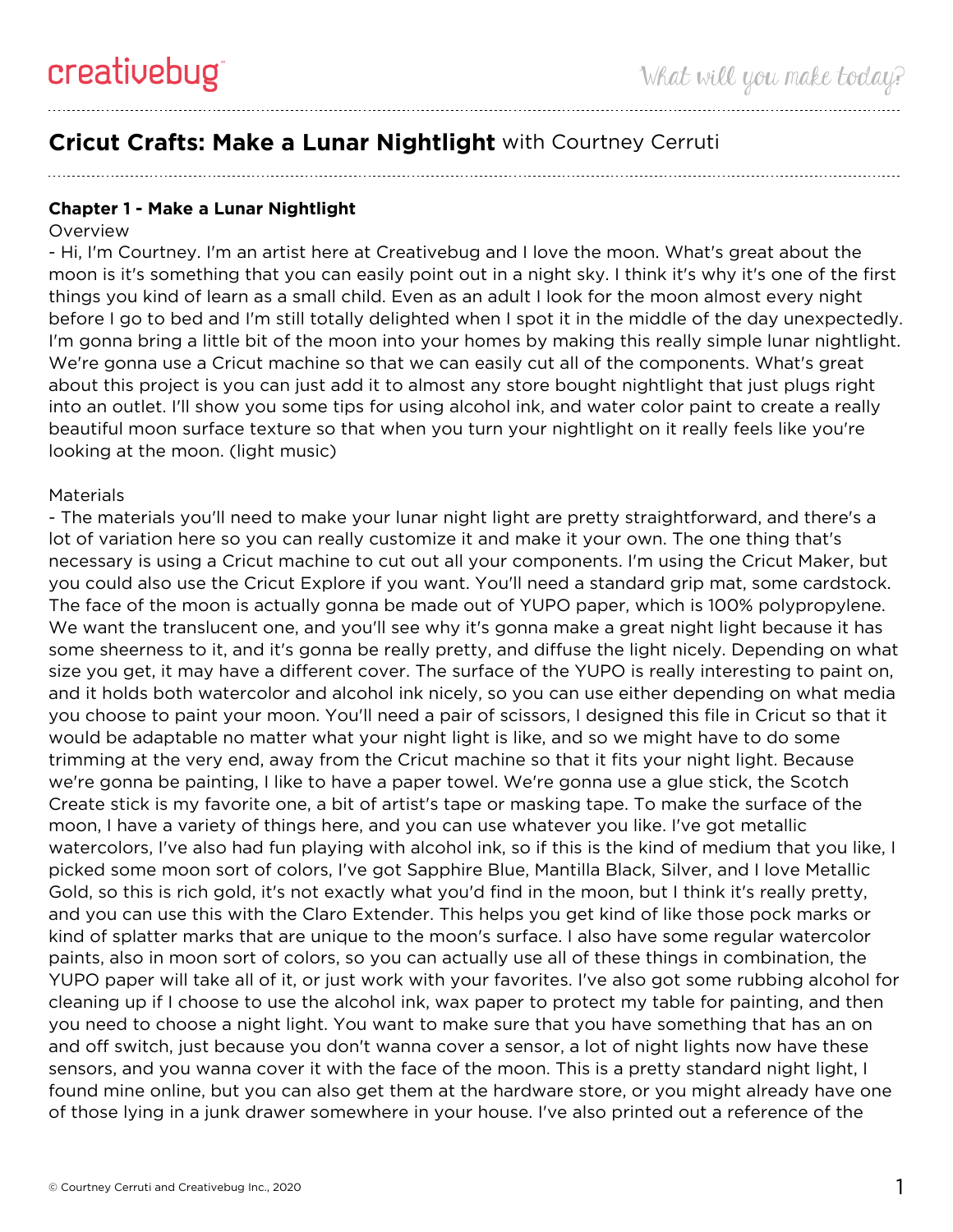moon in case when I'm painting, I want something that's more realistic. For this project, you're also gonna need your scoring tool for the Cricut 'cause there are a few clean scores that we need to make. Got a couple of containers for water and also for alcohol, depending on which method I use for painting, and then whatever your preferred device is for connecting to Cricut Design Space.

### Painting lunar texture

- I like to start by painting my moon surface first, and I like to do this randomly. I'll work on a full sheet of YUPO and play with texture and color, and then when it cuts out of the Cricut later after the paper has dried, it's kind of a surprise where it ends up and I really like that effect. It's really pretty on the night light. I'm gonna do one in watercolor and one in alcohol inks so you can see how both work. I'm gonna start with the watercolor. I've got a round watercolor brush. It really doesn't matter what kind you're using here. And I'm just gonna start with this dark metallic gray. I want things kinda wet and drippy because that's gonna give me some interesting effects. We'll start with a splatter. So to do that, I hold the brush in my left hand and just splatter. And go off the edge of the paper because this is what's gonna give you the most interesting effect. Something gets smeared, don't worry because the moon texture is really super interesting and irregular, so that's fine. These are actually gonna dry a little bit lighter and more metallic-looking. You can also experiment with scribbles. Just kind of scribbles all over, and we can do more splatter on top. It might look really strange now, but it allows you to get some more bleeding effects by having those bits of scribble or fields of paint there. We'll use some regular watercolor. This is just gray. Maybe I'll do little lighter pressure on the tip, just getting some kind of scribble marks that are more line work. Try to go off the edge. Mixing a new color. I'm using like a tealy blue and a little bit of dark blue. And you can be as imaginative with this as you like. If you wanna add purple or pink to your moon, you totally can. If you think about those autumn moons that are red and gold-looking. Let's add some gold metallic. And a lot of my splatter texture is pretty similar in size, so I want some bigger splatters. You could use a bigger brush, but I'm just gonna get this wetter and with more. And instead of tapping, I'm just gonna sort of like using this like almost like I'm throwing the paintbrush, but don't let go. So I have some different textures. Think a little bit more of that dark. I like the splatter. That's my favorite. Do little taps. This creates some interesting texture. Now, when we cut the moon, it's only gonna be a portion of this, but you can use the rest of this paper. You can actually get two moon faces out of one single piece of this paper. So it's nice to paint it all at once. That way if you're making more than one night light, like maybe one for a friend or if you have someone you're giving this to or you wanna put it in more than one room of your house. All right, so that is our metallic watercolor page. We can set that aside to dry and work on our paper with alcohol ink. Now if you've never worked with this before, it's a little bit different. It has an alcohol base. I do love the metallics. I'm using the Pinata brand, which is made by Jacquard. There are other alcohol inks you could play with also. I've got just a few colors here, and we're gonna do some similar stuff, but instead of using a paintbrush, we're actually just gonna use these little dropper bottles that the ink comes in. It's fine that I already have some splatters on my paper from the watercolor. I'm gonna start with the silver. Give it a shake, especially the metallics. And the dropper sort of acts like our paintbrush. Kinda all over. Do a little bit of this blue. This is sapphire blue. No where they kinda land on top of each other, you're gonna get more interesting interactions. This cleans up with rubbing alcohol, so if you need to do any cleanup, you can. This is our black. I'm not using a ton, just a few little drops here and there. You can use an eyedropper, you can sometimes find these at the art supply store, and a little bit of rubbing alcohol to kinda create the clear spaces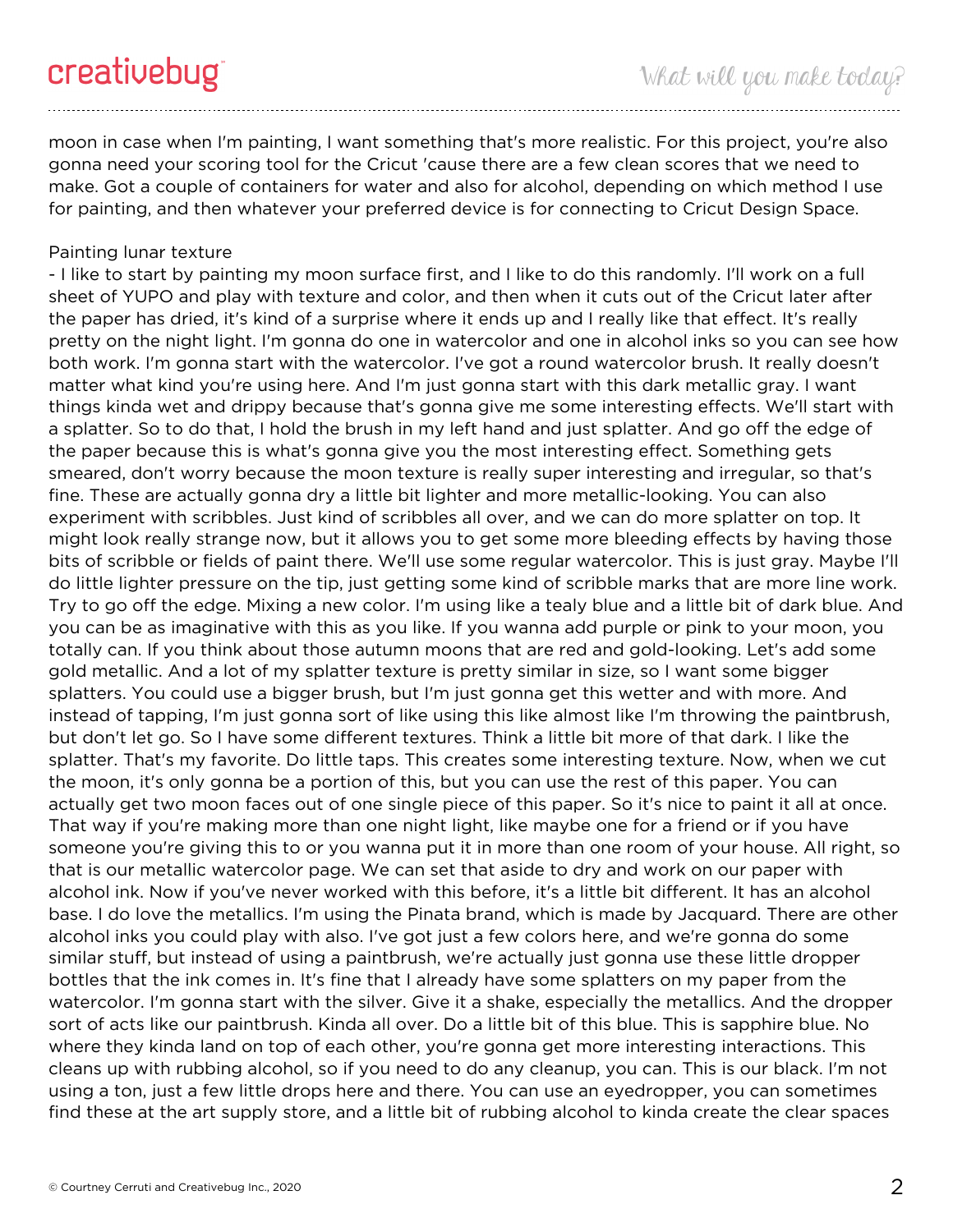to get more interaction. You can see how that affects the alcohol ink. You don't wanna use water with this process because although it can sometimes create some interesting effects, overall it kind of resists. So think of rubbing alcohol as sort of like your water. You can see that the ink is also more viscous than the watercolor paint that we were using. You can also use something called the Claro Extender, and this also helps create these clear spaces. I'll just use the same eyedropper and kinda sprinkle that around. Now we have some gold, also give it a shake because it's the metallic. So it has actual pigment in it that settles to the bottom. And the metallic gold is so good. It's my favorite thing. You can see how interesting the interaction between the other colors and the gold is. This is where it gets less moon-like, but I just love the way it looks, and so I'm happy with that. (laughing) Now if something's a little bit too intense, like I think there's a lot of blue, you can use a paper towel and lift up some of that texture. And then I might go back in and add other colors back on top. Yeah, I like that better. You can see how fun this is. You really don't know what you're gonna get. This is my favorite part of the process because you can really play with the surface texture. It doesn't have to look super realistic. When we cut it with the Cricut, it's gonna create the moon shape and it kind of brings it all together. Because the YUPO surface is really slick and interesting, it allows for all these great effects. It also takes awhile to dry because it's nonporous. So set these aside and let them fully dry before you put this under your Cricut machine to cut it. If you were going to do this project in two steps, this is where you'd end step one.

## Cut components with Cricut

- We're ready to cut out all of our components on the Cricut. You'll see that the file is pretty simple, but cutting a perfect circle is what makes this so clean and so that's why the Cricut's great for this. We've also got a couple of score lines. Because I created this project it's gonna look a little bit different in my Design Space. You will follow the link in the materials to get access to the Design Space in this project. Once it comes up you'll see that you can Customize it or Make It, you're just gonna Make It. I've done all of the work for you. Once you click Make It Design Space will show you two separate mats. The moon is on one mat, that's gonna be with our painted Yupo paper, and the structure for the nightlight is gonna be in the second mat. That looks pretty standard. I'm gonna go ahead and hit Continue. It's going to connect to my machine. I'm using a Maker, but you could also do this on the Explore. I like to just use the Medium Cardstock setting for the Yupo paper, that seems to cut really nicely. So I'm gonna select that. For the first mat I don't need the scoring tool, it's only for the second mat. I do have my Fine-Point Blade already loaded into the machine. And from here on out both the Design Space and the machine is going to start to prompt me. When I look at my machine I can see that this little arrow button is flashing. This is the load and unload mat. So that is my next step. I'm using the standard grip mat and we're starting with our moon, so I'm gonna load that onto the mat. I'm working with a nine by 12 sheet of Yupo here and I can choose what part I want it to cut out for the moon. Maybe that part. You can see that both the machine and the mat are very well used. If you're using a nice, fresh mat, lucky you. I'm just gonna press down firmly. And then we'll load this. Just shimmy your mat under these guide bars until it hits this rail and then you can press the load button. And then, again, the machine will show me that it's time to cut by pressing the little flashing Cricut button. Design Space will also tell me that. It's done cutting, so now I can unload the mat. And this is the satisfying part. I'm just gonna peel away. And I can save this for another project or another moon. And here's our moon. It's so beautiful, I love it. I love that gold. Now we can go onto cut mat two, which is actually gonna be the structure for our nightlight and hold the Yupo paper in place. And Design Space will show you that it's time to cut that mat.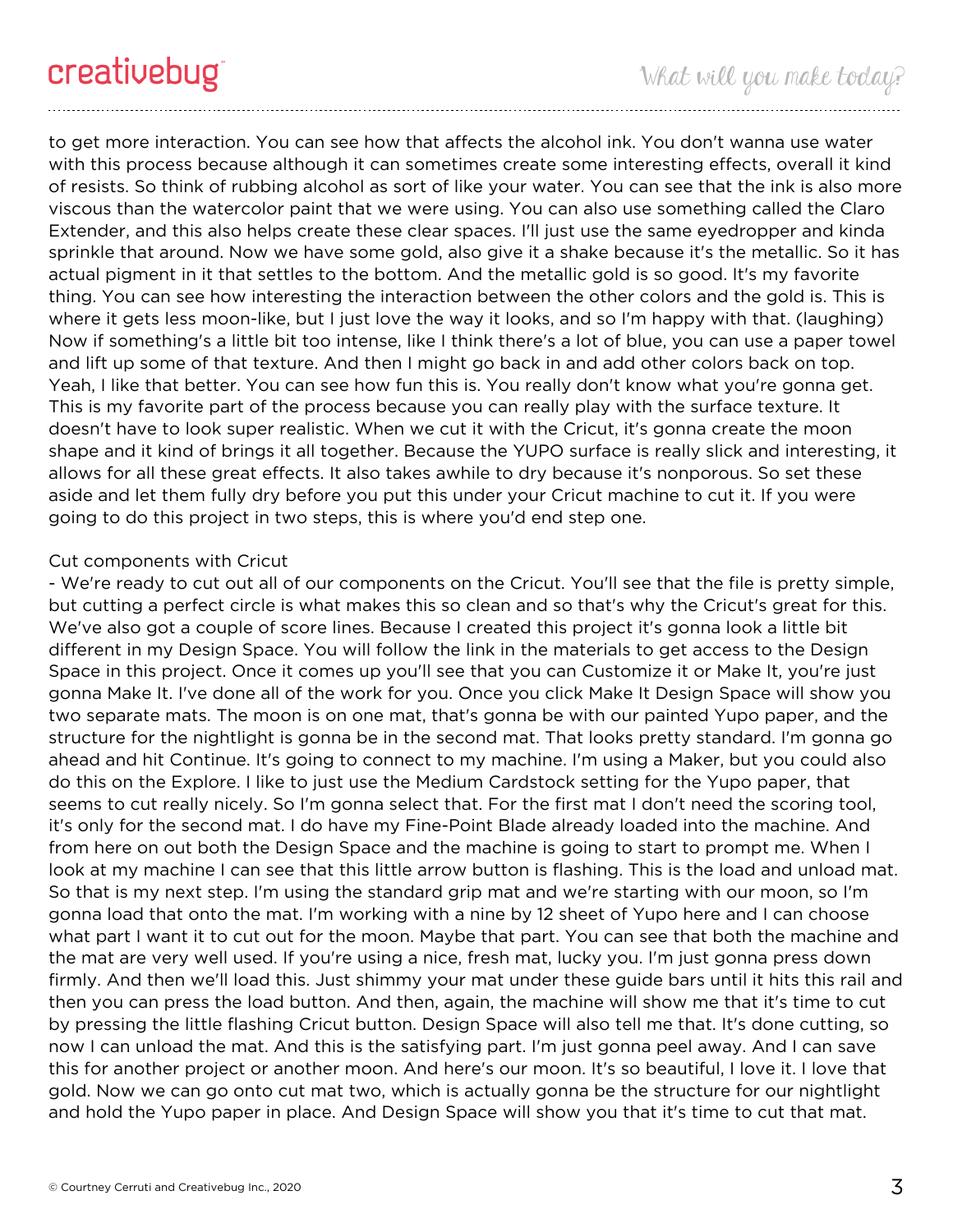Just line it up on the zero mark here. I'm working with just 8 1/2 by 11 paper here and the design fits on that. But if you have a 12 by 12 piece of paper you can use that too. Before I load the mat into the machine if I look at Design Space it's telling me I need to select my tools, because this is the mat that has the scoring and the cutting. So here you'll see that it says Scoring Wheel in Clamp B, but I'm actually gonna use the Scoring Stylus. So I'm gonna edit my tools by clicking on Edit Tools, I'm gonna select Scoring Stylus, I'm gonna hit Continue. That means that the Fine-Point Blade can stay in the B slot where it's always been and I can put the Scoring Stylus in the A slot. To do that just open this A lever, your Scoring Stylus goes in and you press. You'll hear like a little bit of a click, and then we'll just close this back up. Super easy. And now we can load the mat, press our button, and the flashing light tells me it's ready to cut. Both Design Space and the machine are telling me I can unload, 'cause the cut is complete. This design isn't complex, but it is so difficult to cut a perfect circle, so I love using the Cricut for this, because it makes everything really clean and professional looking. Peel this away. Now you don't wanna bend this too much, 'cause it's fairly thin. And one of our other artists, Natalie Malan, has this great trick where you can actually bend away the mat and keep your paper pretty flat. It's a great tip. We don't need this. You can make another moon project with that. And these are our Cricut components for making our nightlight.

#### Assemble nightlight

- This comes together really quickly. I like to have all my materials out. And I've made a few different moons cut on the Cricut, just so I can see what they look like. This is one that's just made using the metallic watercolor. I just used the gray and the pearlescent. And on your component that holds everything in place, this longer strip is gonna be at the top and the shorter strip is gonna be at the bottom, so you wanna think about it. I also created just a little bit of a border, so that if you glue this slightly off it's not gonna fall of the nightlight, so it gives you a little margin of error there. I think that looks good. Let's try some of the other ones. Here's the metallic watercolor with gold in it. I really like how that looks. You could also do this not just for the moon, but you could do other planets as well. That one's nice too. I like kind of the bleed in there, it's fun. I have to say though, of course, I like the gold the best. So I think that looks really nice. I like a little bit of the white space, that feels like an actual moon. But I'm just gonna go with this guy, 'cause it has all of the colors and I think that'll be really pretty illuminated with the nightlight. I'm working on my wax paper. I'm just gonna turn this over and using our glue stick just glue the edge. Just holding it down in the center. I love this Scotch Create stick, that's my favorite. Remember, this is the bottom and this is the top, so align it appropriately. As kind of centered as best you can. And just press with your fingers all the way around. All right, we don't need the wax paper any longer, it has glue on it. We've got our nightlight. And then I have masking tape or artist's tape and I've taken off a length of it and just cut it in half, so that it's long and skinny and I've got a pair of scissors. Now you might wonder why didn't we just cut everything on the Cricut? And the reason is I've made these pretty long, so that if you need to trim it to fit your nightlight you can. And you would do that with your scissors afterward, not before on the Cricut machine. This is just to make it adaptable to various kinds of nightlights. We've got these really handy score lines and even though it looks like a little thing it's gonna make folding these elements back really clean and not interrupt that continuous outer edge of our nightlight. So one portion is gonna get taped here to the bottom of this casing and the other portion is gonna get taped to the top. This happens to have like a rotating casing, so I'm just gonna try to keep it as steady as possible. I've made this fairly long, so that I have a nice distance between the casing of the nightlight and the moon, so I get a nice even glow when the light is on. And you